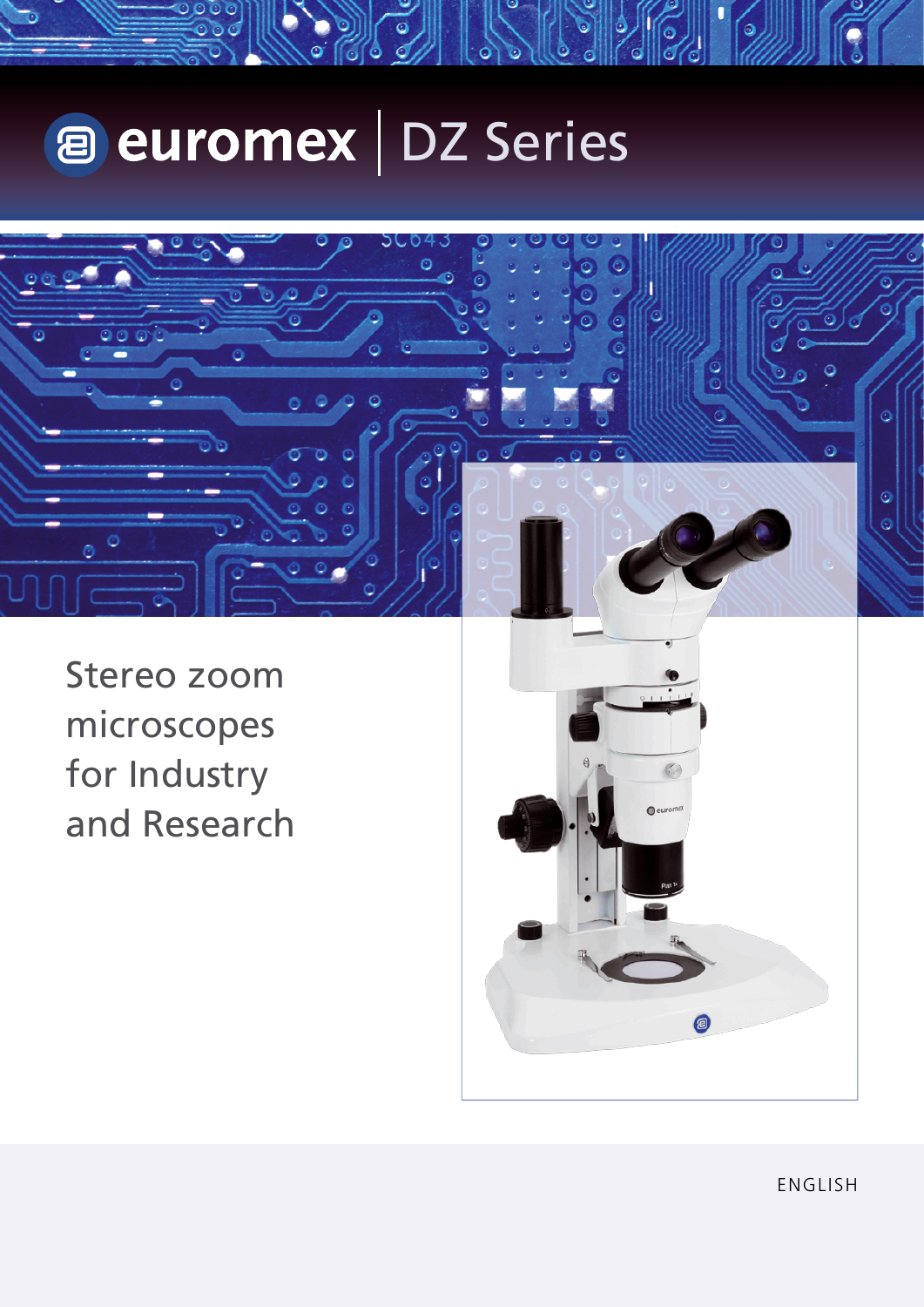The Euromex DZ series are zoom stereo microscopes for Life- and Material science applications. Stereo microscopes are still favorite microscopes for Life- and Material Science but also to a multitude of industrial applications. The Euromex DZ series are top level stereo microscopes, which are commonly used for these areas

# Optical equipment



|                 |                   |                       |                    | Objective 0.5x<br>Working distance 126 mm |                        | Objective 1.0x<br>Working distance 78 mm |                        | Objective 2.0x<br>Working distance 33 mm |                        |
|-----------------|-------------------|-----------------------|--------------------|-------------------------------------------|------------------------|------------------------------------------|------------------------|------------------------------------------|------------------------|
| Model           |                   |                       | Zoom<br>indication | Total<br>magnification                    | Field of view<br>in mm | Total<br>magnification                   | Field of view<br>in mm | Total<br>magnification                   | Field of view<br>in mm |
| DZ.1100/DZ.1105 | DZ.1800 / DZ.1805 | 1605<br>DZ.1600 / DZ. | 0.8x               | 4x                                        | 55                     | 8x                                       | 27.5                   | 16x                                      | 13.7                   |
|                 |                   |                       | 1.0x               | 5x                                        | 44                     | 10x                                      | 22                     | 20x                                      | 11                     |
|                 |                   |                       | 1.5x               | 7.5x                                      | 29.3                   | 15x                                      | 14.6                   | 30x                                      | 7.3                    |
|                 |                   |                       | 2.0 x              | 10x                                       | 22                     | 20x                                      | 11                     | 40 x                                     | 5.5                    |
|                 |                   |                       | 3.0x               | 15x                                       | 14.6                   | 30x                                      | 7.3                    | 60x                                      | 3.6                    |
|                 |                   |                       | 4.0 x              | 20x                                       | 11                     | 40 x                                     | 5.5                    | 80 x                                     | 2.7                    |
|                 |                   |                       | 5.0x               | 25x                                       | 8.8                    | 50x                                      | 4.4                    | 100x                                     | 2.2                    |
|                 |                   |                       | 6.0x               | 30x                                       | 7.3                    | 60 x                                     | 3.6                    | 120x                                     | 1.8                    |
|                 |                   |                       | 6.4x               | 32x                                       | 6.8                    | 64 x                                     | 3.4                    | 128x                                     | 1.7                    |
|                 |                   |                       | 7.0x               | 35x                                       | 6.3                    | 70 x                                     | 3,1                    | 140 x                                    | 1.5                    |
|                 |                   |                       | 8.0 x              | 40x                                       | 5.5                    | 80 x                                     | 2,75                   | 160x                                     | 1,4                    |

### Magnification, working distance and field of view with standard EWF10x/22 Extended Wide Field eyepieces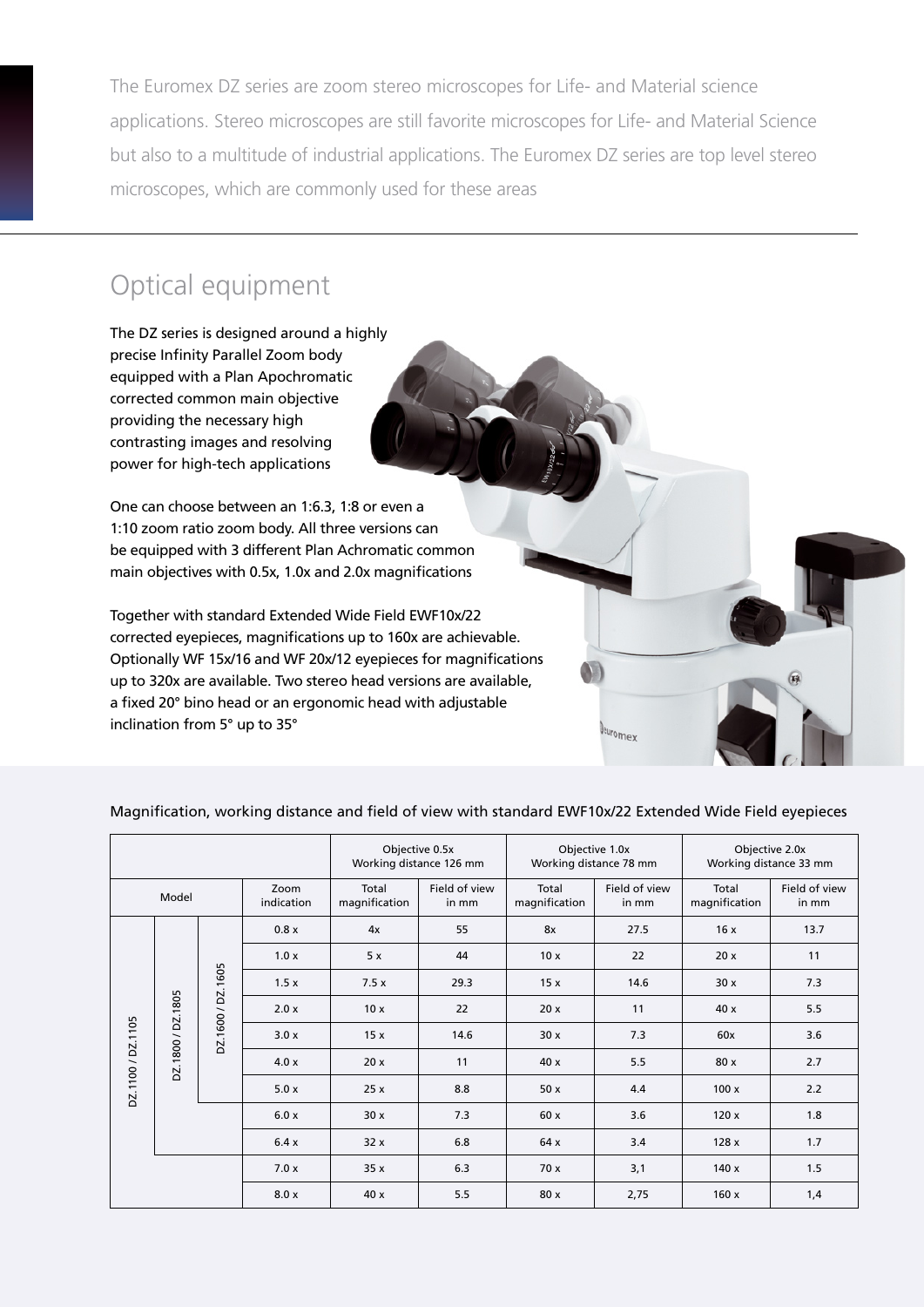# Outstanding stereo microscopes for the right price ...



DZ.1800 with Ergo stereo head

#### **Dual Iris diaphragm and phototube**

A dual iris diaphragm DZ.9010 can be added to the configuration in order to achieve higher contrast and depth of focus

#### **Phototubes**

The optional phototube DZ.9005 has one standard 23.2 mm tube. The optional DZ.9007 comes with two standard 23.2 mm photo tubes. The DZ.9009 phototube with one 23.2 mm tube is suitable for the fluorescence attachment. The photo tubes can either be equipped with a C-mount thread to accomodate CCD and CMOS type cameras or an adapter for Canon, Nikon or other SLR cameras

#### **Additional illumination equipment**

Several industrial ring LED illumination systems with intensity and segment controllers and/or multiple cold light sources can easily be added to the DZ stereo microscopes for different contrast methods

**Universal stand**

A universal stand with holder enables the observer to examine larger objects and move away the stereo head when necessary

DZ.5020 Universal stand without illumination

**Equipment for fluorescence microscopy** The fluorescence attachment consist of a filter house for maximum 4 filter blocks and a 100 Watt mercury-vapor lamp unit. A mechanical shutter can block the excitation light to reach the sample. The DZ.9009 phototube with a 23.2 mm tube can also be added to the fluorescence attachment. When phototube is engaged, the sample can be observed through one (left) eyepiece



Advanced microscopes for Life- and Science applications